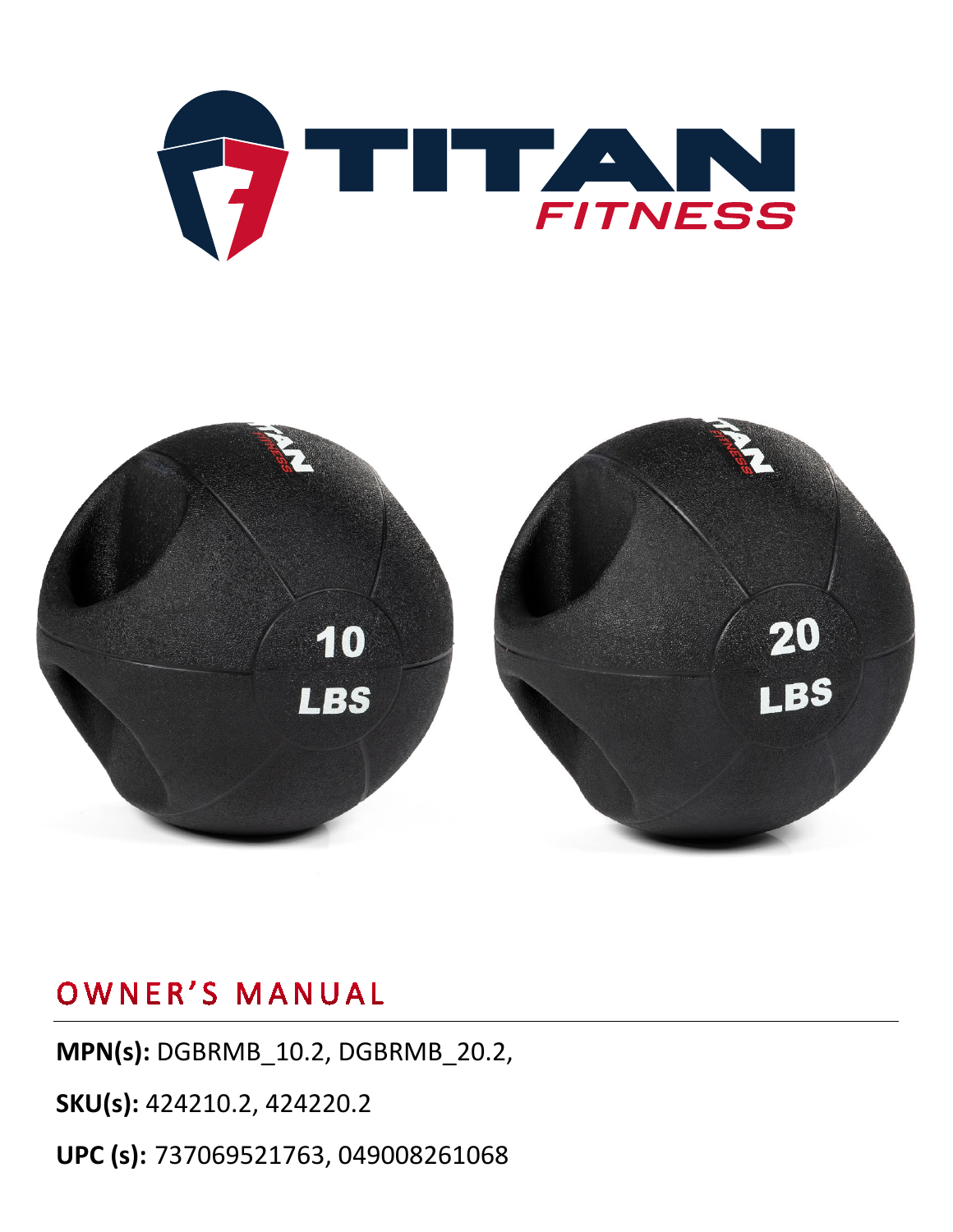## TYPE OF DUAL GRIP MEDICINE BALLS

- − 10LB Dual Grip Medicine Ball
- − 20LB Dual Grip Medicine Ball

#### ASSEMBLY INSTRUCTIONS

− No Assembly Instructions Required.